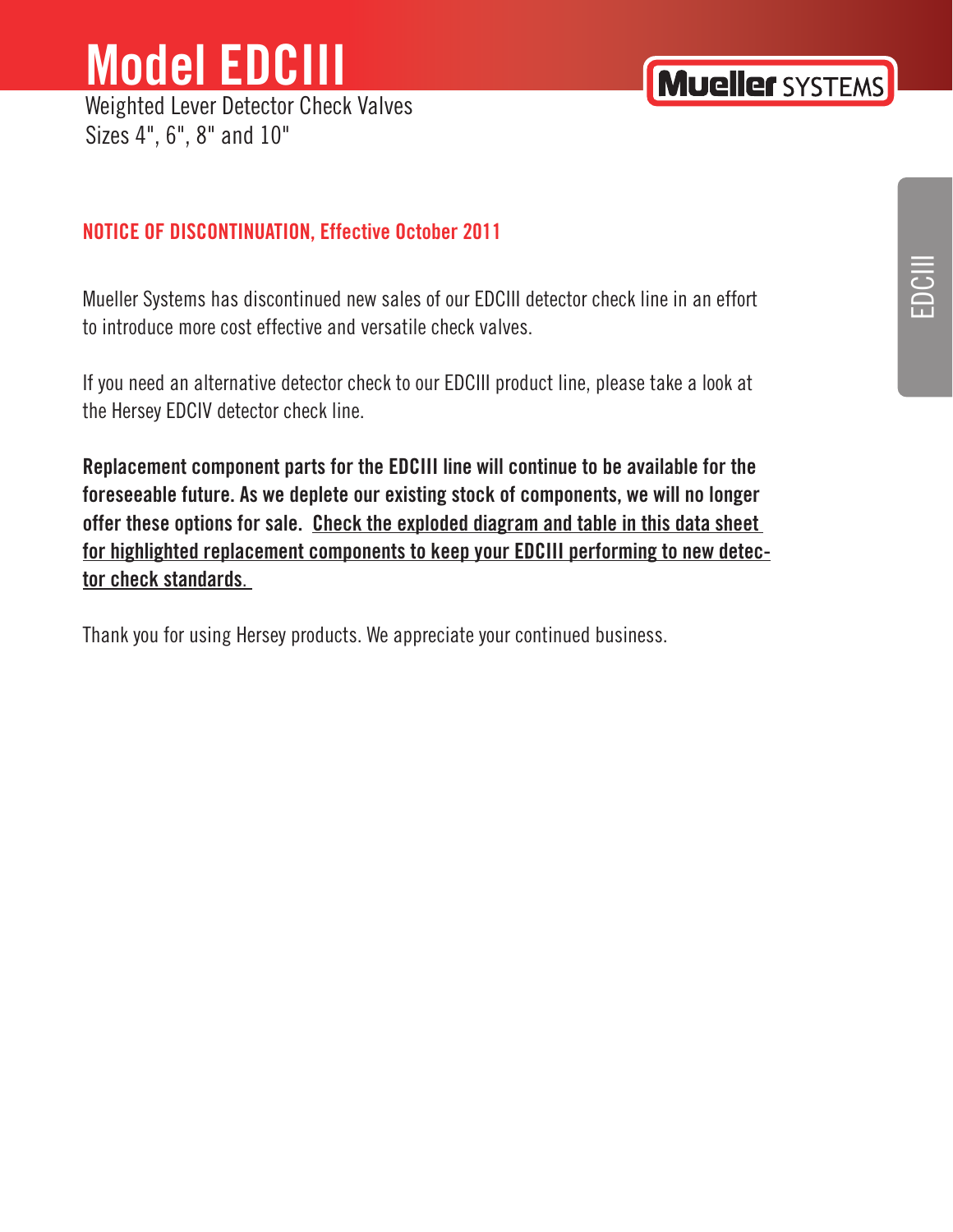Weighted Lever Detector Check Valves Sizes 4", 6", 8" and 10"

#### **Features**

**APPLICATIONS:** For installation in commercial fire lines, or any water supply system to detect leakage or unauthorized use. Designed for horizontal installation.

**CONFORMANCE TO STANDARDS:** UL Listed; FM Approved.

**DESCRIPTION:** HERSEY Model EDC III Detector Check Valves consist of a main check valve with a rubber seal, operated by a weighted lever (available with optional trim kit and bypass meter). The Model EDC III prevents water from re-entering the potable water system, while detecting leaks in the fire sprinkler system or unauthorized use of sprinkler system water.

The optional bypass is comprised of a shutoff valve, swing check, and a Hersey Model MVR magnetic turbine meter, or a Hersey Model 400/500 IIS positive displacement meter.

Solid state remote reading systems are available for all meters offered with the Model EDC III (See Reading Systems Section).

**OPERATION:** With the mainline valve held closed by the weighted lever, any low flow will be directed through the bypass and measured by the bypass meter. When the pressure loss through the bypass is approximately 1.5 PSI, the mainline valve opens automatically, allowing unrestricted flow. The mainline valve and check on the bypass prevent loss of water from the system. Closing the inlet shutoff valve permits in-line servicing of the bypass meter while the mainline remains in service.

**CONNECTIONS:** Flange x Flange.



#### **Shown with Optional Trim Kit and Bypass Meter**

## Materials and Specifications

| MODEL DESIGNATION                | FDC III                                                                |
|----------------------------------|------------------------------------------------------------------------|
| <b>SIZES</b>                     | $4$ ", $6$ ", $8$ ", $10$ "                                            |
| MAXIMUM WORKING PRESSURE         | 175 PSI                                                                |
| <b>HYDROSTATIC TEST PRESSURE</b> | 350 PSI                                                                |
| <b>TEMPERATURE RANGE</b>         | 33°F to 100°F                                                          |
| <b>STANDARDS</b>                 | Underwriters Laboratories (UL) Listed;<br>Factory Mutual (FM) approved |
| <b>VAIVE BODY</b>                | Standard - Fusion bonded epoxy on cast iron                            |
| <b>CLAPPER SEAT</b>              | <b>Rubber to Bronze</b>                                                |
| OPTIONAL BYPASS METER CASE       | <b>Bronze</b>                                                          |
| OPTIONAL BYPASS REGISTER         | Sealed plastic                                                         |
| OPTIONAL BYPASS INTERIOR         | <b>Plastic</b>                                                         |

## **Mueller SYSTEMS**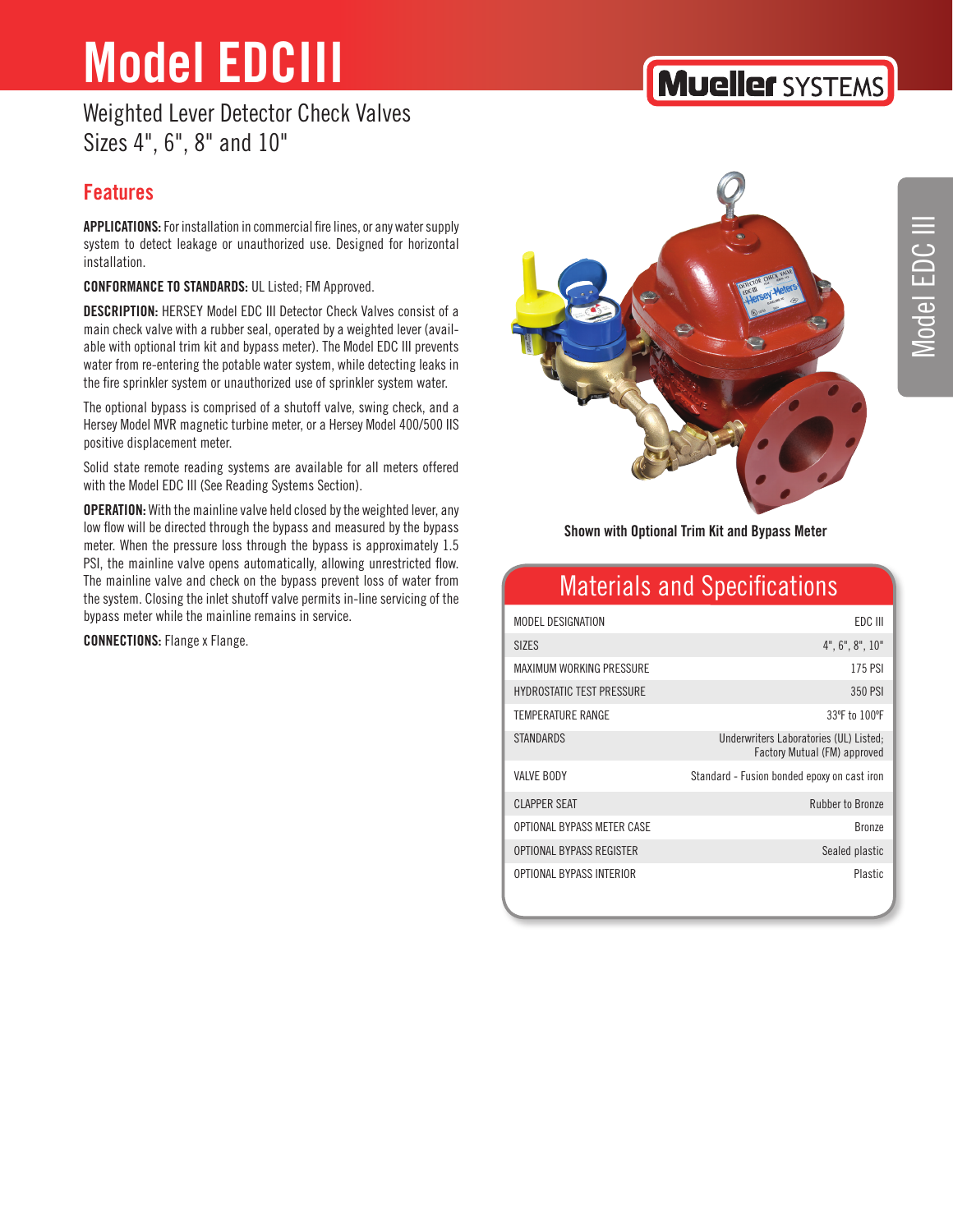### Weighted Lever Detector Check Valves Sizes 4", 6", 8" and 10"

**Performance Head Loss – 4"** 

**Mueller** SYSTEMS







**RATE OF FLOW – U.S. GPM**

1700

1500

1600



**RATE OF FLOW – U.S. GPM**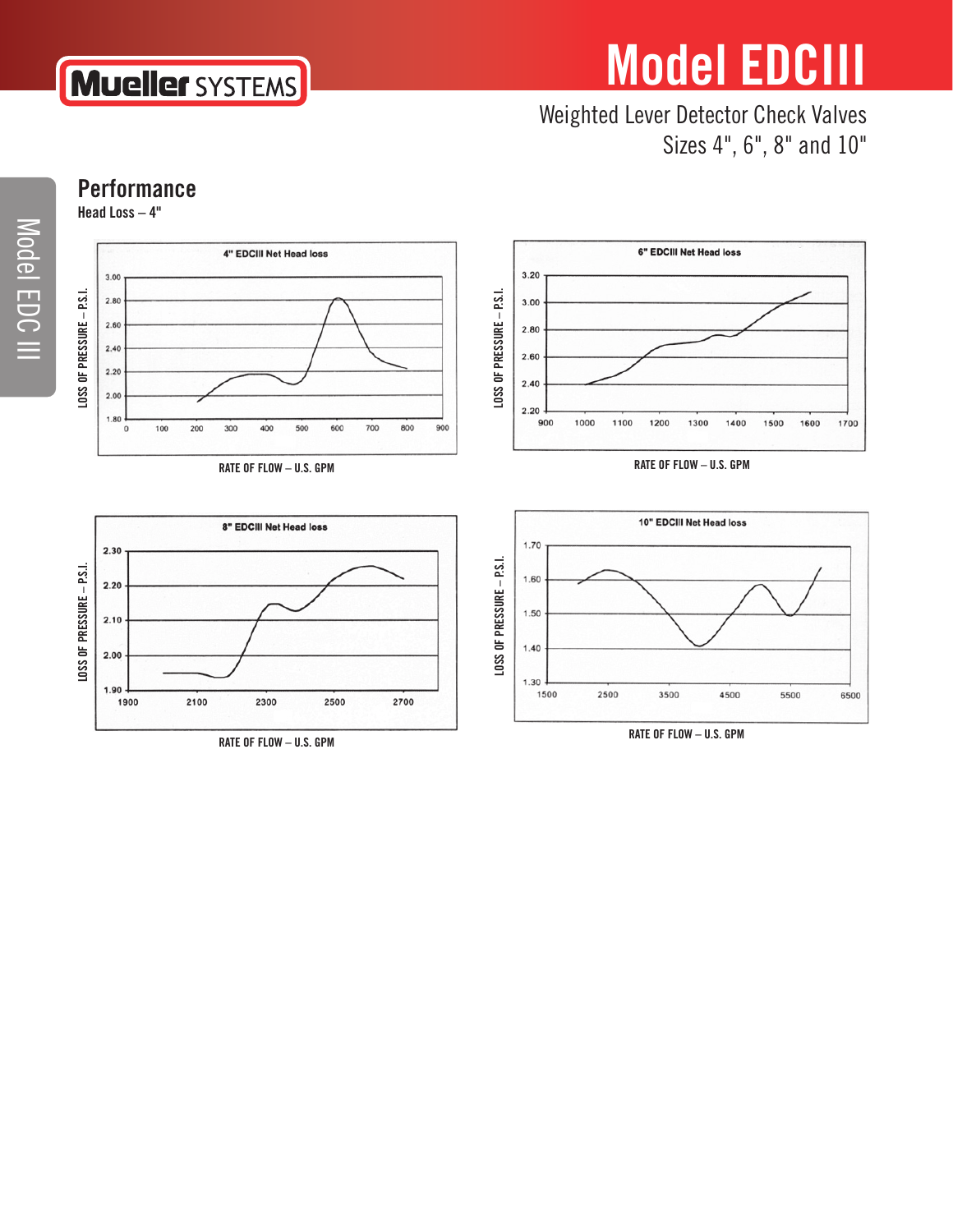Weighted Lever Detector Check Valves Sizes 4", 6", 8" and 10"

### **Dimensions and Weights**

| <b>Size</b> | 4"           | 6"          | 8"          | 10"           |
|-------------|--------------|-------------|-------------|---------------|
|             | 16"          | $20 - 1/4"$ | 24"         | $27 - 1/4"$   |
|             | $16 - 1/2"$  | $22 - 1/2"$ | 25"         | 28"           |
|             | $4 - 1/2"$   | $5 - 1/2$ " | $6 - 3/4"$  | 8"            |
|             | $2 - 3/8"$   | 3"          | $3 - 5/16"$ | $4 - 3/4"$    |
|             | $11 - 3/32"$ | $16 - 1/2"$ | 18"         | $18 - 1/2$ "" |
|             |              | $1 - 1/2"$  | וו ר        | ייר           |

| Meter Size       | E* All Valves | G*         |             |             |             |
|------------------|---------------|------------|-------------|-------------|-------------|
|                  |               | 4"         | 6"          | 8"          | 10"         |
| 5/8"             | 7"            | $8 - 5/8"$ | $9 - 5/8"$  | $9 - 5/8"$  |             |
| $5/8$ "x $3/4$ " | 7"            | $8 - 5/8"$ | $9 - 5/8"$  | $10 - 7/8"$ | $10 - 7/8"$ |
| 3/4"             | 7 !!          |            | $9 - 5/8"$  | $10 - 7/8"$ |             |
| 1 <sup>II</sup>  | 8"            |            | $12 - 7/8"$ | $14 - 1/8"$ | $15 - 1/4"$ |

\*Nominal

| Size      | 4"  | 6"  | 8"  | 10" |
|-----------|-----|-----|-----|-----|
| Net Wt.   | 165 | 315 | 427 | 565 |
| No Bypass |     |     |     |     |
| Lbs.      |     |     |     |     |